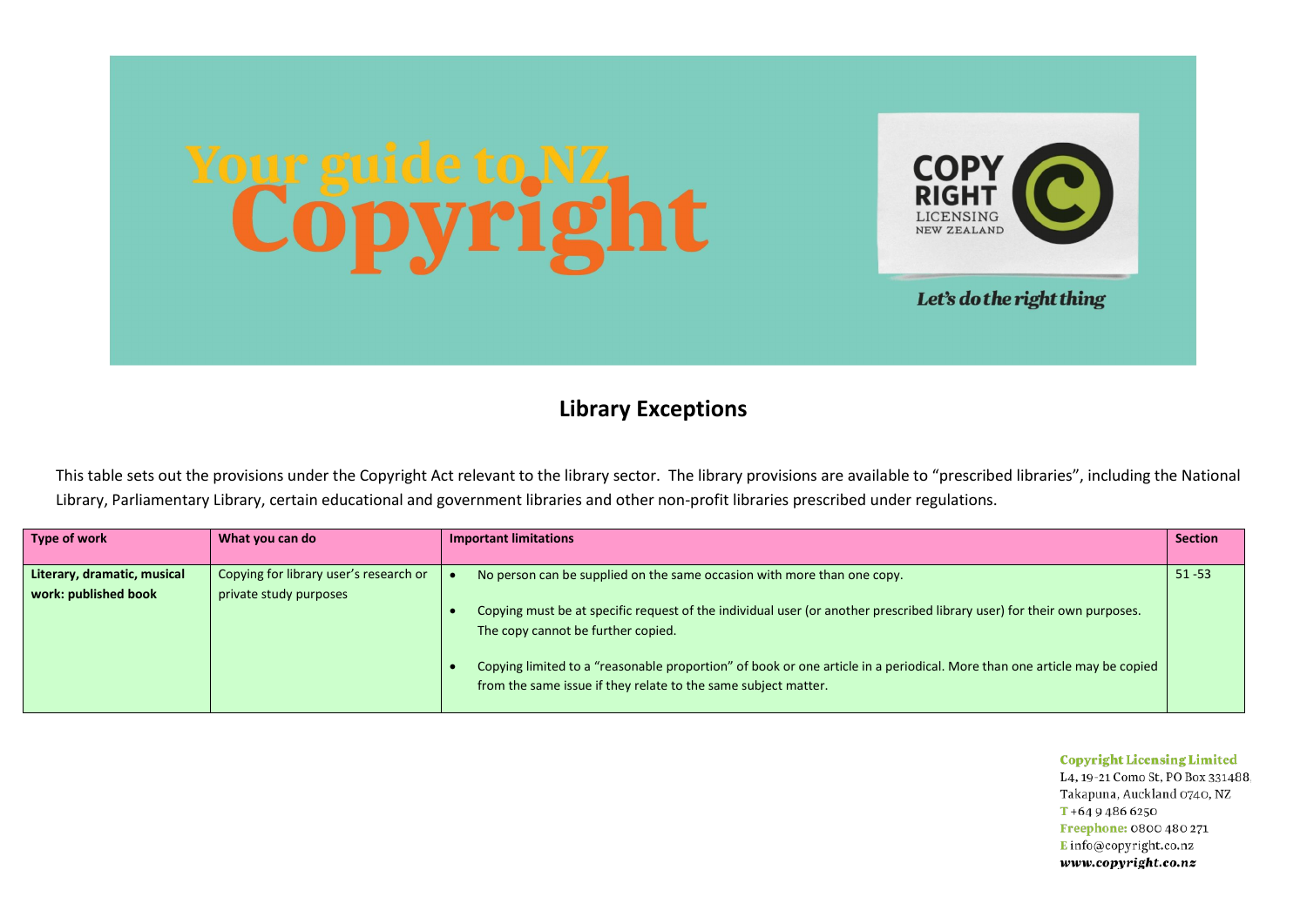|                                                     |                                                                                                                     | Includes artistic work only if included in work copied.<br>$\bullet$<br>Library may charge no more than copying cost and a reasonable contribution to expenses.<br>Excludes computer programs.<br>When a digital copy is supplied, the librarian must give the user a written notice setting out terms of use of the copy.<br>Any additional copy made in the digital copying process must be destroyed as soon as practicable.                                                                                                                                                                                                                      |    |
|-----------------------------------------------------|---------------------------------------------------------------------------------------------------------------------|------------------------------------------------------------------------------------------------------------------------------------------------------------------------------------------------------------------------------------------------------------------------------------------------------------------------------------------------------------------------------------------------------------------------------------------------------------------------------------------------------------------------------------------------------------------------------------------------------------------------------------------------------|----|
| Literary, dramatic, musical<br>work: published book | Copying for collections of other<br>prescribed libraries, where work<br>unavailable for purchase                    | Librarian of other library must have been unable to obtain the work at an ordinary commercial price within preceding 6<br>months. Record of copying to be kept.<br>Copyright owner may inspect record and may request payment of equitable remuneration.<br>$\bullet$<br>Includes artistic work only if included in work copied (not as a standalone image).<br>Excludes computer programs.<br>When a digital copy is supplied, any additional copy made in the digital copying process must be destroyed as soon as<br>practicable.                                                                                                                 | 54 |
| Any item in library collection                      | Copying for preservation or<br>replacement in own library                                                           | A copy (other than digital copy), may be made and placed in the library collection in addition to or in place of the item,<br>but can only be made where not reasonably practicable to purchase a copy of the item to fulfil the purpose.<br>Digital copy can only be made for preservation in your own library if (a) the original item is at risk of loss, damage or<br>destruction, (b) the copy replaces the original item (c) the original item is not accessible to the public (except if research<br>requires access to original), and (d) it is not reasonably practicable to purchase a copy of the original item to fulfil the<br>purpose. | 55 |
|                                                     | Copying for replacement of an item<br>that has been lost, destroyed, or<br>damaged in another prescribed<br>library | A copy (other than digital copy), may be made only be made where not reasonably practicable to purchase a copy of<br>the item to fulfil the purpose.<br>Digital copy can only be made for this purpose if it is not reasonably practicable to purchase a copy of the original item<br>to fulfil the purpose.                                                                                                                                                                                                                                                                                                                                         | 55 |
| <b>Unpublished works</b>                            | Copying for library user's research or<br>private study purposes                                                    | Limitations as per ss $51 - 53$ .<br>$\bullet$<br>Not allowed if copyright owner has prohibited copying.<br>$\bullet$<br>Library may charge no more than copying cost and a reasonable contribution to expenses.                                                                                                                                                                                                                                                                                                                                                                                                                                     | 56 |